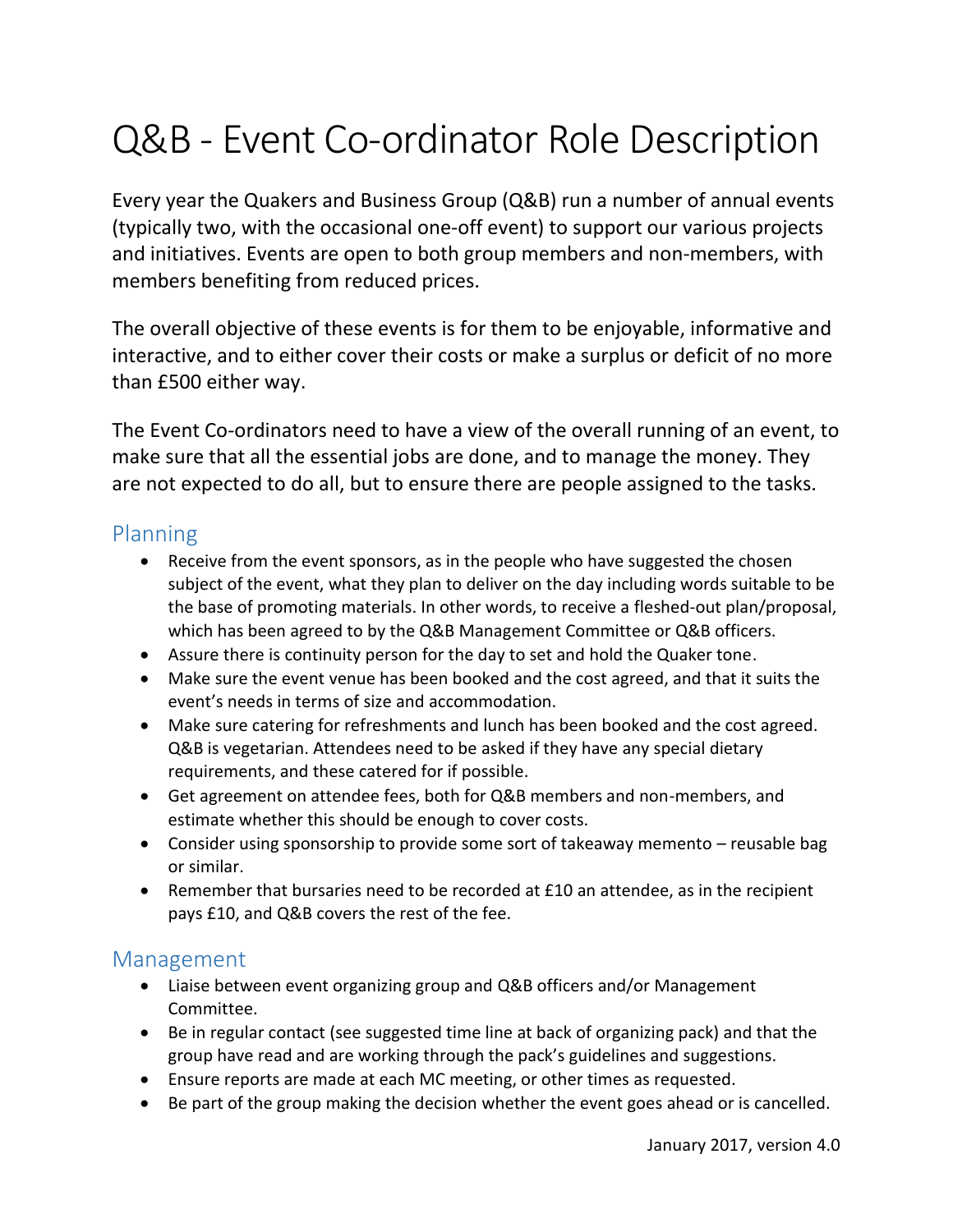## Promotion

- Ask for a webpage describing the event to be posted on the Q&B website, including a PayPal option to collect fees.
- Make sure a Diary Item is placed in the Friend, six weeks, three weeks, and one week in advance of the event. Contact George Penaluna [thefriendsads@btconnect.com](mailto:thefriendsads@btconnect.com) or 01535 630230.
- Make sure that a promotion plan is designed, including at least 4 mass emails to Q&B members as well as emails to any other organisations, Quaker or otherwise.
- Liaise with Communications Working Group to ensure advertising on Facebook, Twitter, and LinkedIn (Currently Roland Card roland.quaker@gmail.com).

## **Finances**

- Weekly watch the PayPal account and the Q&B bank account to see who has paid up to attend, and draw up a list of these attendees including contact details. Any cheque payments usually go directly to the Treasurer and need to be included.
- To gather details of any other costs, in particular speaker fees and expenses, and get agreement for anything over £100.
- Keep an eye on the balance between the costs agreed and the revenue received from fees paid, and inform the event sponsors and Q&B clerks of how things are going.
- Be part of a decision-making process, if necessary two to three weeks before the event, to agree whether the event should go ahead based on the balance of costs versus revenue.
- After the event make sure that any cash collected at the event is transferred to the Q&B bank account.
- Ensure that all attendees are thanked by email for attending and sent a copy of the event minute and any other relevant documents.
- Ask for the webpage to be converted to an 'after the event' reporting page, and that outline details are posted for the next event, such as date, subject, and venue.
- Together with the Treasurer, provide for the following Management Committee meeting a statement on how many people attended and the final costs, revenue and surplus or deficit, and whether there were any major organisation lessons to be learnt.

## On the day

- Ensure someone has prepared name tags in advance (clerking team have badges etc.)
- **Ensure people will be there in time to set up** 
	- 1. Rooms
	- 2. Refreshments
	- 3. Ticket and money handling to take money, check off participants against list
	- 4. Welcoming giving out badges, packs/agendas, answering questions
- Ensure Overseers are present to welcome visitors as they arrive.
- Ensure someone is tasked with clear up or ask for volunteers.